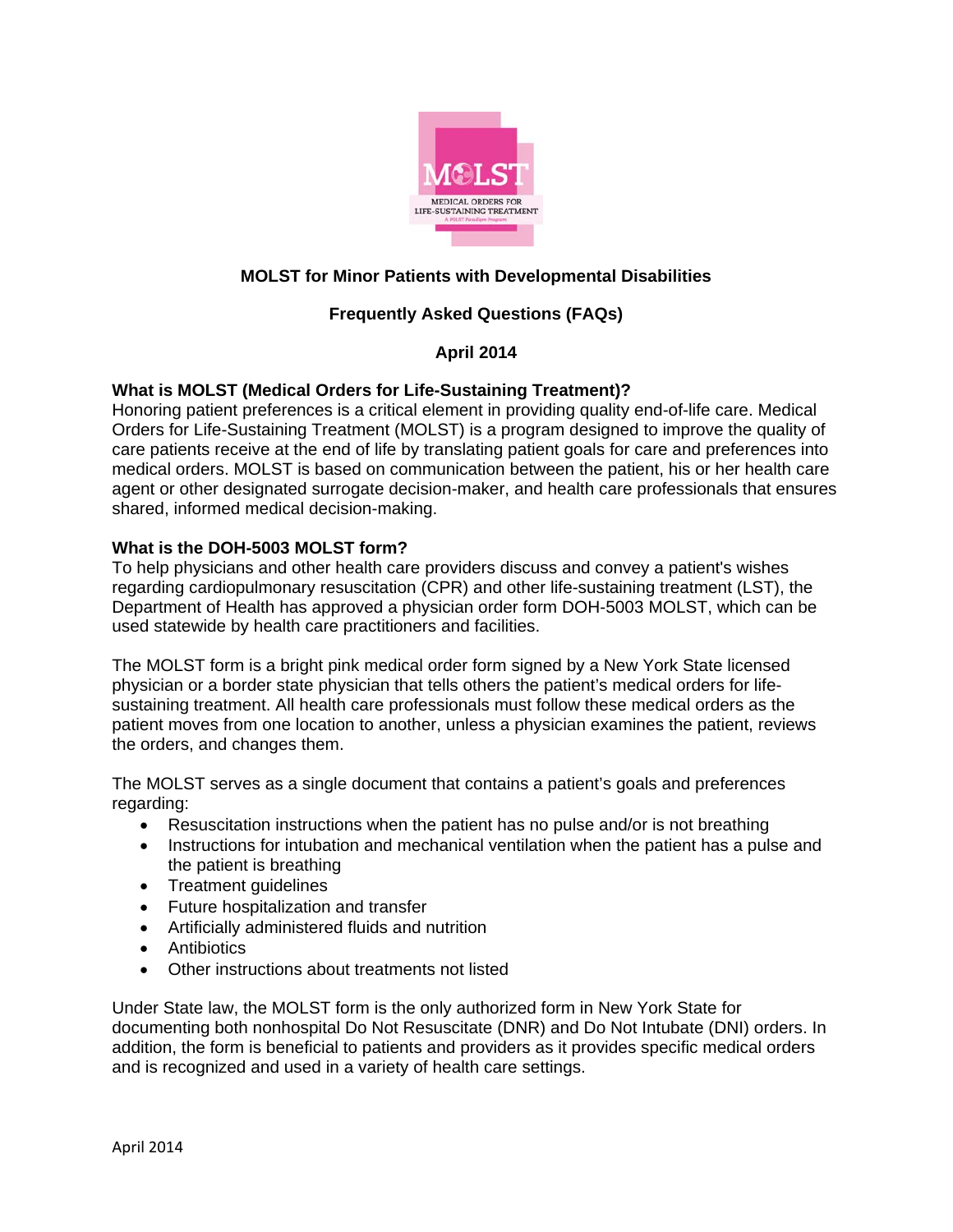# **Has the DOH-5003 MOLST been approved for use for children with developmental disabilities?**

Effective January 21, 2011, the DOH-5003 MOLST form has been approved by the Office for People with Developmental Disabilities (OPWDD) for use as a nonhospital DNR/DNI form for persons with developmental disabilities, including persons who are incapable of making their own health care decisions or who have a guardian of the person appointed pursuant to Article 81 of the Mental Hygiene Law or Article 17-A of the Surrogate's Court Procedure Act.

The most significant change resulting from approval of the MOLST form by the OPWDD is with respect to non-hospital Do Not Resuscitate (DNR) orders. Previously, such DNR orders were required to be on the DOH-3474 form http://www.nyhealth.gov/forms/doh-3474.pdf. Now a nonhospital DNR order can be written on either the DOH-3474 form or the MOLST form (DOH-5003).

The advantage of the MOLST form is that it is transferable to other settings across care transitions. Accordingly, a DNR or DNI issued on a MOLST form is effective in hospitals, nursing homes and community settings. In addition, MOLST is the only approved medical order form that EMS can follow for both DNR and Do Not Intubate (DNI) order.

**How can providers adhere to all legal requirements for completing the MOLST form for a child with developmental disabilities who lacks medical decision-making capacity?**  The Office for People with Developmental Disabilities has developed its own checklist for individuals with developmental disabilities who lack medical decision-making capacity.

The DOH-5003 MOLST must be completed with the OPWDD approved checklist, and *the checklist MUST be attached to the MOLST form,* when the form is used for a child with a developmental disability who is incapable of making his/her own health care decisions or who has a guardian of the person appointed pursuant to Article 81 of the Mental Hygiene Law or Article 17-A of the Surrogate's Court Procedure Act.

The OPWDD checklist can be found at: http://www.opwdd.ny.gov/opwdd\_resources/information\_for\_clinicians/MOLST

# **How is a MOLST form completed for a child with developmental disabilities who lacks medical decision-making capacity?**

Completion of the MOLST begins with a conversation introducing the MOLST process between the 1750-b Surrogate and a qualified, trained health care professional. A conversation or series of conversations between and the treating physician defines the minor patient's goals for care and reviews possible treatment options on the MOLST form, using a shared, informed medical decision-making process. The conversation should be documented in the medical record.

Following these discussions, the 1750-b surrogate makes a decision to withhold or withdraw LST, either orally or in writing.

The MOLST form may only be completed after the Surrogate's Court Procedure Act § 1750-b process has been completed for a minor patient with developmental disabilities who lacks decision-making capacity. Use of the MOLST Legal Requirements Checklist for Individuals with Developmental Disabilities developed by OPWDD ensures that the appropriate statutory standards have been met.

The MOLST form must be accompanied by the OPWDD Checklist as the child travels to different clinical settings.

April 2014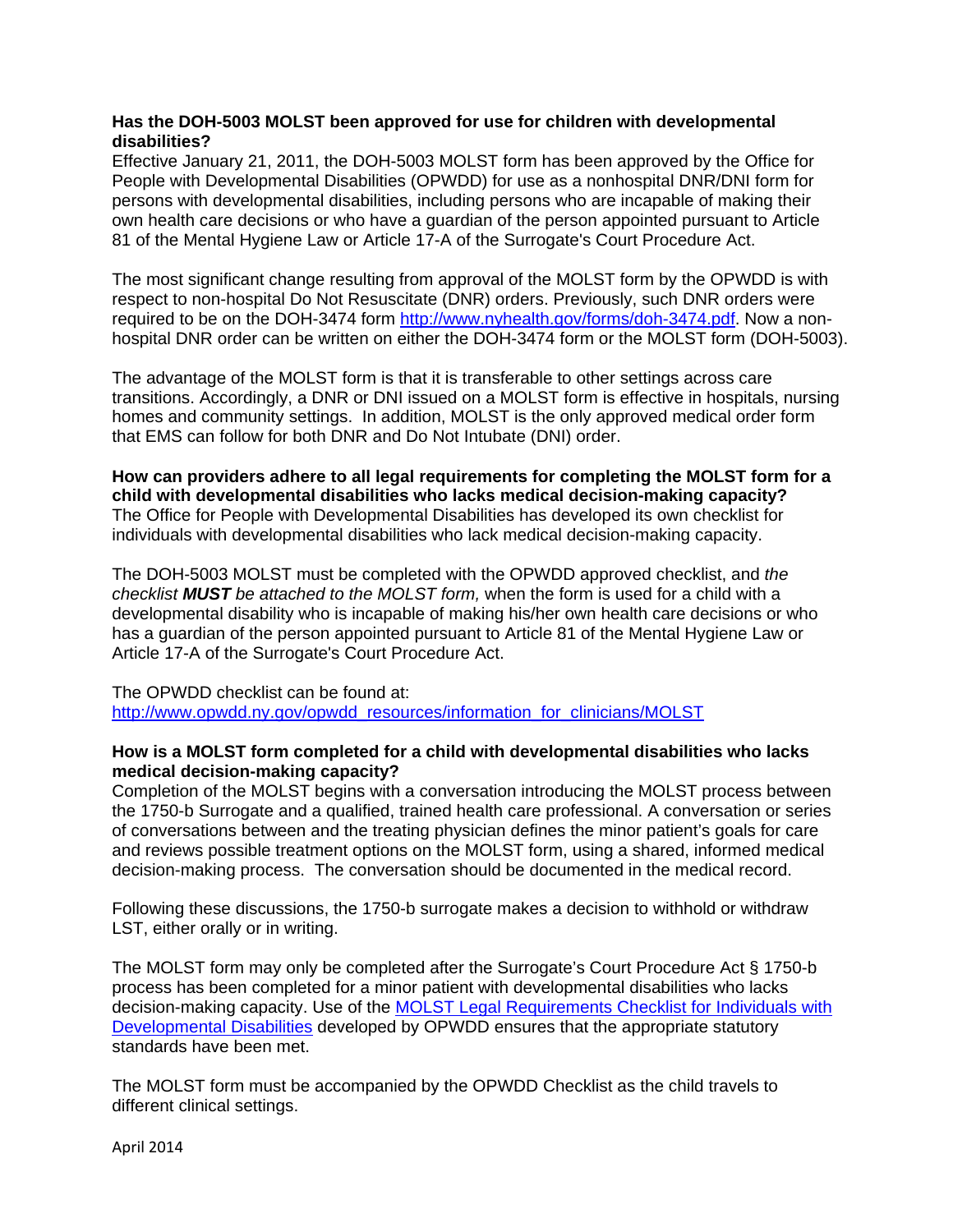# **Who makes the request to withdraw or withhold life-sustaining treatment?**

The 1750-b surrogate makes the request either orally or in writing.

# **How does the provider identify and notify the appropriate Surrogate's Court Procedure Act § 1750-b Surrogate?**

The attending physician identifies and names the appropriate §1750-b Surrogate from the prioritized list. In order of highest priority, the appropriate §1750-b surrogate is:

- 17-A guardian
- actively involved spouse
- actively involved parent
- actively involved adult child
- actively involved adult sibling
- actively involved family member
- Willowbrook CAB (full representation)
- Surrogate Decision Making Committee (MHL Article 80)

If a minor patient with developmental disabilities who lacks medical decision-making capacity has a guardian of the person appointed pursuant to Article 81 of the Mental Hygiene Law or Article 17-A of the Surrogate's Court Procedure Act, guardianship is established by the court. Consult with legal counsel regarding whether the guardian has the authority to make MOLST decisions.

#### **Who determines capacity for the child with developmental disabilities?**

The attending physician determines the child's lack of capacity to make health care decisions and a second determination must be made by a concurring physician or licensed psychologist.

Either the attending physician or the concurring physician or licensed psychologist must:

(a) be employed by a DDSO; or

(b) have been employed for at least 2 years in a facility or program operated, licensed or authorized by OPWDD; or

(c) have been approved by the commissioner of OPWDD as either possessing specialized training or have 3 years experience in providing services to individuals with developmental disabilities.

#### **Who determines necessary medical criteria?**

The attending physician determines the necessary medical criteria for the life-sustaining treatment that is requested to be withdrawn or withheld by the 1750-b surrogate.

The determination of necessary medical criteria needs to be made for **each** specific lifesustaining treatment that the 1750-b surrogate makes a decision to withhold or withdraw.

Specifically, the attending physician and a concurring physician must determine, to a reasonable degree of medical certainty, necessary medical criteria for withholding or withdrawing a life-sustaining treatment, including **BOTH**:

- 1. the child's medical condition warrants use of the MOLST, **AND**
- 2. the life-sustaining treatment would impose an extraordinary burden on the child.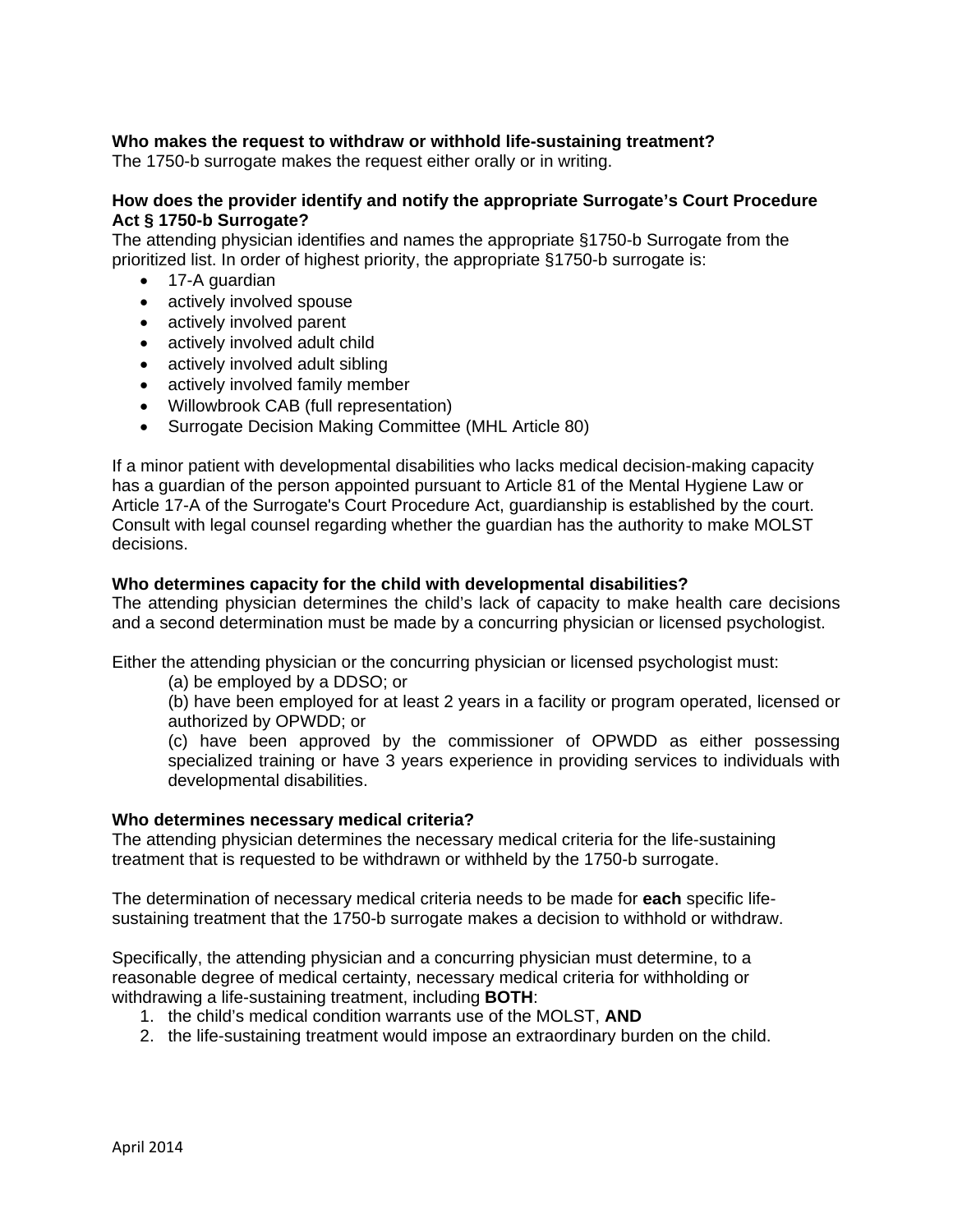The physician must determine the child has one of the following medical conditions and briefly describe the condition:

- 1. a terminal condition; or
- 2. permanent unconsciousness; or
- 3. a medical condition other than DD which requires life-sustaining treatment, is irreversible and which will continue indefinitely.

The physician must determine and briefly describe how the life-sustaining treatment would impose an extraordinary burden on the child in light of:

- 1. the person's medical condition other than DD
- 2. the expected outcome of the life-sustaining treatment, notwithstanding the person's DD

# **Who must be notified BEFORE the MOLST can be completed?**

Notifications must occur at least 48 hours prior to the implementation of a decision to withdraw life-sustaining treatment, or at the earliest possible time prior to a decision to withhold lifesustaining treatment. Notifications are required WITH or WITHOUT a MOLST.

The attending physician must notify the child with developmental disabilities who retains the ability to decide, unless therapeutic exception applies.

If the child is in a group home, (described in Step #5 on the OPWDD Checklist as" if the person is in or was transferred from an OPWDD residential facility") the attending physician must notify the Facility Director and Mental Hygiene Legal Services (MHLS) and document the date of notification. **Consultation with MHLS regarding the clinical case and necessary medical criteria for decision to withhold or withdraw life-sustaining treatment is helpful.**

If a child is at home and receiving OPWDD services, (described in Step #5 on the OPWDD Checklist as *"if the person is not in and was not transferred from an OPWDD residential facility*") the attending physician must notify the director of the local DDSO and document the date of notification.

The MOLST form may ONLY be completed with the §1750-b surrogate after all 6 steps on the MOLST OPWDD checklist have been completed. (Note Step 6 - I certify that the §1750-b process has been complied with, the appropriate parties have been notified and no objection to the surrogate's decision remains unresolved.)

Other parties **not** entitled to notice have the right to object and suspend the life-sustaining treatment decision/MOLST orders. Such parties include parents or adult siblings who have maintained substantial and continuous contact with the patient.

**If a child with developmental disabilities has a properly completed MOLST form, when must the physician repeat the §1750-b process outlined on the OPWDD Checklist?** If a child with developmental disabilities and a properly completed MOLST form is readmitted to the hospital, the physician must ascertain the child's goals for care. If the child experiences progressive deterioration during the hospitalization, the physician must reassess the child's goals for care and MOLST orders. In either situation, the physician should proceed as follows:

1. If there is **NO** change in the child's goals for care and **NO** request to change the MOLST orders by the §1750-b surrogate, the §1750-b process as outlined on the OPWDD Checklist is **NOT** required to be repeated.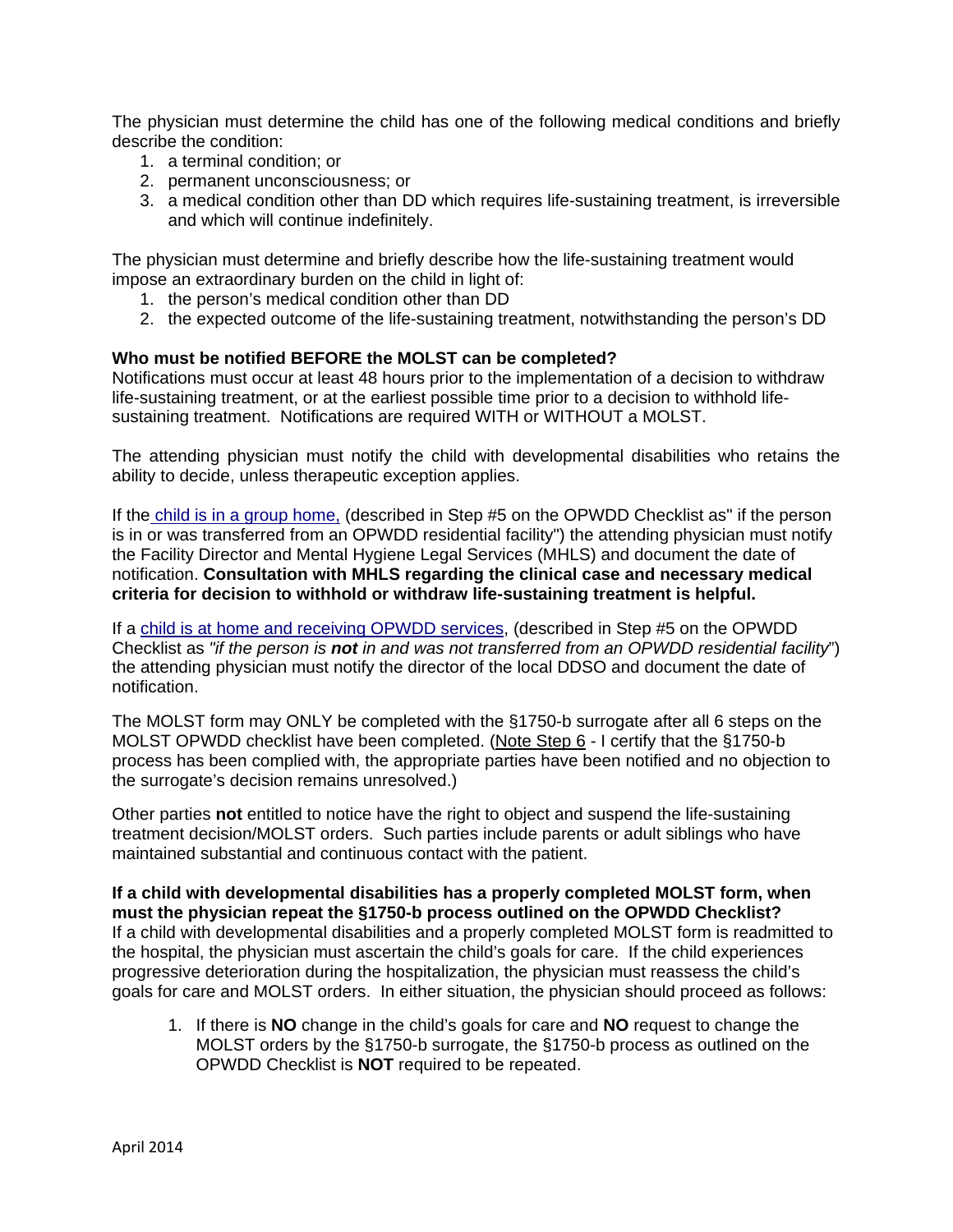2. If there is **a change** in the goals for care and a **new order to withhold or withdraw a new LST** on the MOLST orders, the §1750-b process as outlined on the OPWDD Checklist is required to be repeated. This includes appropriate notification based on whether the child is at home or in a group home.

The child's health status, goals for care and MOLST orders should be reviewed at the time of discharge from the hospital to ensure MOLST orders remain appropriate and align with the child's health status and goals for care.

### **How often must the MOLST orders be reviewed and renewed?**

The MOLST form must be reviewed and renewed for persons with developmental disabilities every 60 days. A medical order to withhold or withdraw life-sustaining treatment (e.g. DNR/DNI) for persons with developmental disabilities must be reviewed and renewed every 60 days WITH or WITHOUT a MOLST.

### **Can a person with developmental disabilities complete a health care proxy when they turn 18 years of age?**

Capacity is task specific. A person may lack the capacity to make complex medical decisions to withhold or withdraw life-sustaining treatment, but may have the ability to choose a health care agent. A person > 18 years of age has the right to choose a health care agent and should be encouraged to do so.

#### **What is OPWDD?**

The New York State Office for People With Developmental Disabilities (OPWDD) is responsible for coordinating services for New Yorkers with developmental disabilities, including intellectual disabilities, cerebral palsy, Down syndrome, autism spectrum disorders, and other neurological impairments. OPWDD provides services directly and through a network of approximately 700 nonprofit service providing agencies, with about 80 percent of services provided by the private nonprofits and 20 percent provided by state-run services.

OPWDD was created in 1978 as the Office of Mental Retardation and Developmental Disabilities, an independent cabinet-level state agency. In 2010, the agency and its stakeholder partners marked an historic milestone for the people they support when New York State changed the agency's official name, eliminating the term "mental retardation" from its new title.

#### **What is DDSO?**

Developmental Disabilities Service Office (DDSO) refers to the local district office of the Office for People With Developmental Disabilities (OPWDD).

In order to strengthen the service delivery system and structure, and provide a consistent approach and culture for persons receiving services, the OPWDD has recently undergone a reorganization of local district offices with the goal of improving oversight and promoting quality services. As a result of the restructuring efforts, the *DDSO* no longer exists as a local contact, rather, the service system has been reconfigured into five (5) Developmental Disabilities Regional Offices and six (6) State Operations Offices.

Developmental Disabilities Regional Offices (DDROs) work with voluntary provider agencies to improve access to and coordinate services within a region, in order to assist individuals and families to make informed choices about supports and services best suited to their needs. Learn more about the functions of DDROs.